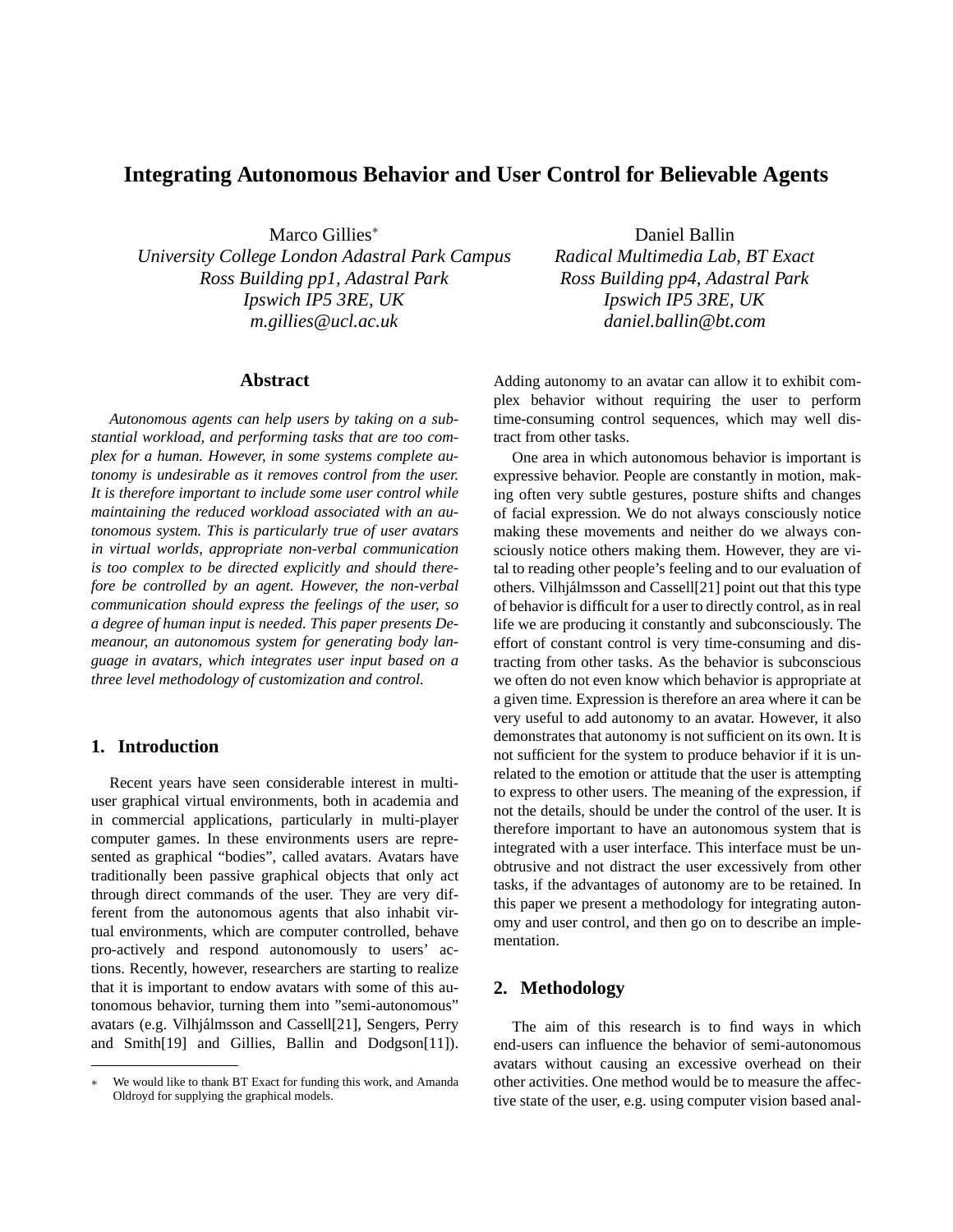

**Figure 1. The different levels of control within the Demeanour framework.**

ysis of facial expression, and mapping it onto the avatar. Unfortunately such methods are currently difficult or unreliable. Also users often want to hide their real feelings. Therefore our aim is to user interfaces based on explicit control but make them as unintrusive as possible. There are two types of explicit control. Users can give commands to the agent in real time while using the virtual world and interacting with other agents, we call this real time control. It is also possible to perform customizations on the agent's behavior before using the virtual world or between sessions, we call this off-line customization In order to minimize overhead while using the virtual world it is desirable to have as much control as possible provided through off-line customization. There are two types of person who might want to customize behavior. Firstly unskilled end-users, who will possibly be using the virtual world for entertainment, should not be required to learn complex tools but should be able to adapt agents to their requirements. The virtual worlds themselves are created by professional designers who should be provided with powerful tools to design the behavior of the agent in the world. This is important as the behavior of agents is likely to vary considerably between different worlds used for different purposes (e.g. between a business conferencing environment and an adventure game).<sup>1</sup> We therefore propose a methodology for user control of agents that divides control and customization into three levels shown in figure 1:

*Behavior Language.* The behavior of the agent should be entirely definable by the designers of a virtual world, not controlled by a fixed program. This capability is provided via a definition language. As they are not expert programmers, this should be easy to learn, analogous to HTML. It is likely that a controller will be created once per environment and shared by all agents in that environment. Customization of individual agents' behaviors can be done via profiles.

*Profiles.* It has been shown that users of on-line worlds are very keen to customize the graphical appearance of their avatar[8] and it is likely that they will also be happy to perform similar customization on the avatar's behavior, if easy to use tools are provided. We therefore propose a set of such tools that can be used to define a profile for their agent. This profile defines the unique aspects of its behavior.

*Real-time Control.* It is also necessary for a user to provide some control of their agent while interacting on-line. It is important that this is unobtrusive as possible and well integrated with the other tasks to be performed in the world.

# **3. Related Work**

Our work builds on a body of work on autonomous characters for virtual environments, for example, Blumberg and Galyean[5]; Badler, Phillips and Webber[2]; Tu and Terzopoulos[20], and Rickel and Johnson[17]. There has been extensive research on autonomously producing expressive behavior a number of types including facial expression(Pelachaud and Poggi[15]), eye gaze(Cassel et. al. [6], Rickel and Johnson[17] and Gillies and Dodgson[12]), gesture (Cassell et. al.[6]), style of motion (Chi et. al.[9]) and, like our current implementation, posture (Cassell, Nakano and Bickmore<sup>[7]</sup>), Bécheiraz and Thalmann<sup>[4]</sup>).

Vilhjalmsson and Cassell[21] introduced the idea of ´ adding autonomous behavior to user avatars, which was developed by Sengers, Perry and Smith[19]. Though Vilhjálmsson and Cassell[21] do provide some user control it is very limited. The TEATRIX system by Paiva, Machado and Prada[14] combines direct control of an autonomous character with a more reflective level of control which takes users (in this case school children) out of the virtual world allowing users to update the internal state of their character, while reasoning about their role in the story. However, this form of control is not suitable to all applications, so a method of control that is more integrated with the main interface is needed. This work also builds on a longer tradition of methods for directing autonomous characters including Blumberg and Galyean's multi-level control[5] or Perlin and Goldberg's Improv system[16]. Similar issues are also important for tele-operated robotic systems[22] where the requirements of an operator must be applied to an autonomous robot. In particular our three-layer control model is partially inspired by the work of Scerri, Ydrén and Reed[18].

# **4. An Example Behavior**

The following description of the Demeanour framework will use as an example a behavior network we have developed. It models the way people relate to each other or their attitude to each other and is based on the work of Argyle[1].

<sup>1</sup> World designers can also customize the behavior of the avatars by changing content on which the animation is based (for example, bvh motion files) based this is not the focus of this paper.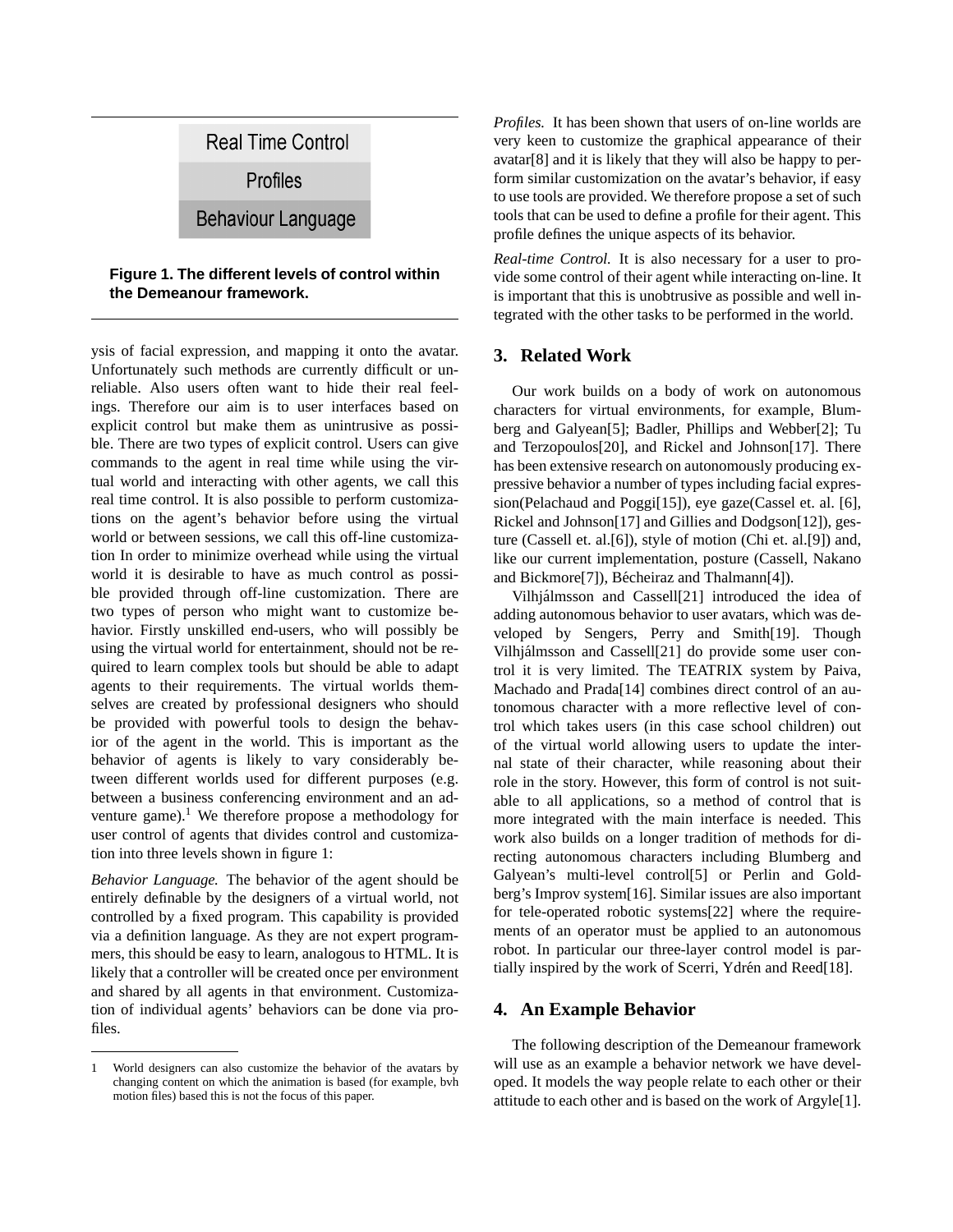

**Figure 2. An overview of the Demeanour Framework**

In our model the attitude of one person to another is expressed through posture and, to a more limited degree, gesture. It is discussed in more detail in [10].

Though there is an enormous variety in the way that people can relate to each other Argyle identifies two fundamental dimensions that can account for a majority of non-verbal behavior, affiliation and status. Affiliation can be broadly characterized as liking or wanting a close relationship. It is associated with close postures; either physically close such as leaning forward or other close interaction such as a direct orientation. Low affiliation or dislike is shown by more distant postures, including postures that present some sort of barrier to interaction, such as crossed arms. Status is the social superiority (dominance) or inferiority (submission) of one person relative to another, we will not discuss it directly in our examples.

It is also very important that agents are able to react to each others' behavior. The relationship between the attitude behavior of two agents can take two forms, compensation and reciprocation. Argyle presents a model in which people have a comfortable level of affiliation with another person and will attempt to maintain it by compensating for the behavior of the other, for example, if the other person adopts a closer posture they will adopt a more distant one. Conversely there are times where more affiliation generates liking and is therefore reciprocated, or where dominance is viewed as a challenge and so met with another dominant posture. Argyle suggests that reciprocation of affiliation occurs in early stages of a relationship.

# **5. The Demeanour Architecture**

We have developed a non-verbal communication framework, Demeanour, which embodies three-level control. Fig-

ure 2 shows an overview. The main section of Demeanour is a behavioral controller that determines the type of behavior to be performed at a given time. This contains a behavior network that gives the structure of the controller and is defined using the behavior language. The details of the behavior can vary between agents and is determined by an agent profile. This profile is defined by end-users during an off-line customization step. Sections of profile can also be loaded and unloaded during real-time interaction, enabling different behavior depending on context. Agents react to the behavior of other agents and the end-user can also control the agent's behavior using a text-chat based interface. Finally the agent is actually animated by behavior modules that interface with the underlying graphics API<sup>2</sup>. Currently only body animation, covering posture and gesture is supported but we are planning to add eye gaze[3] and facial animation.

As shown in figure 2 the Demeanour framework combines a number of factors such as user input; context, and the behavior of other agents and from the result generates appropriate expressive behavior. Internally all these factors are represented as values of one of two types, continuous and discrete. Continuous values are floating point numbers. Discrete parameters are members of a discrete set of values, or enumeration, by analogy with C++. Enumerations can be user defined or the built-in boolean enumeration consisting of [true, false]. The outputs of the architecture are a number of parameters passed to behavior generating modules. These parameters are, again, either continuous or discrete.

How the input factors are mapped to outputs is defined by the user via the behavior language described in section 6.1. The mapping consists of a number of terms which are intermediary values calculated from other terms, including input factors. The following section describes terms and how they combine.

# **5.1. Terms**

Terms are the fundamental components of the Demeanour framework. They are either continuous or discrete values calculated either from inputs or other terms. Some provide outputs to the behavior modules and some to other agents. As the value of a term can be the input of another term they can be described as a directed graph as shown in figure 3.

There are a number of different types of term depending on how they are calculated, as described in the next section. Section 5.3 describes an example of a behavior network built from a number of terms.

<sup>2</sup> The current implementation uses TARA, BT Exact's scene-graph based graphics API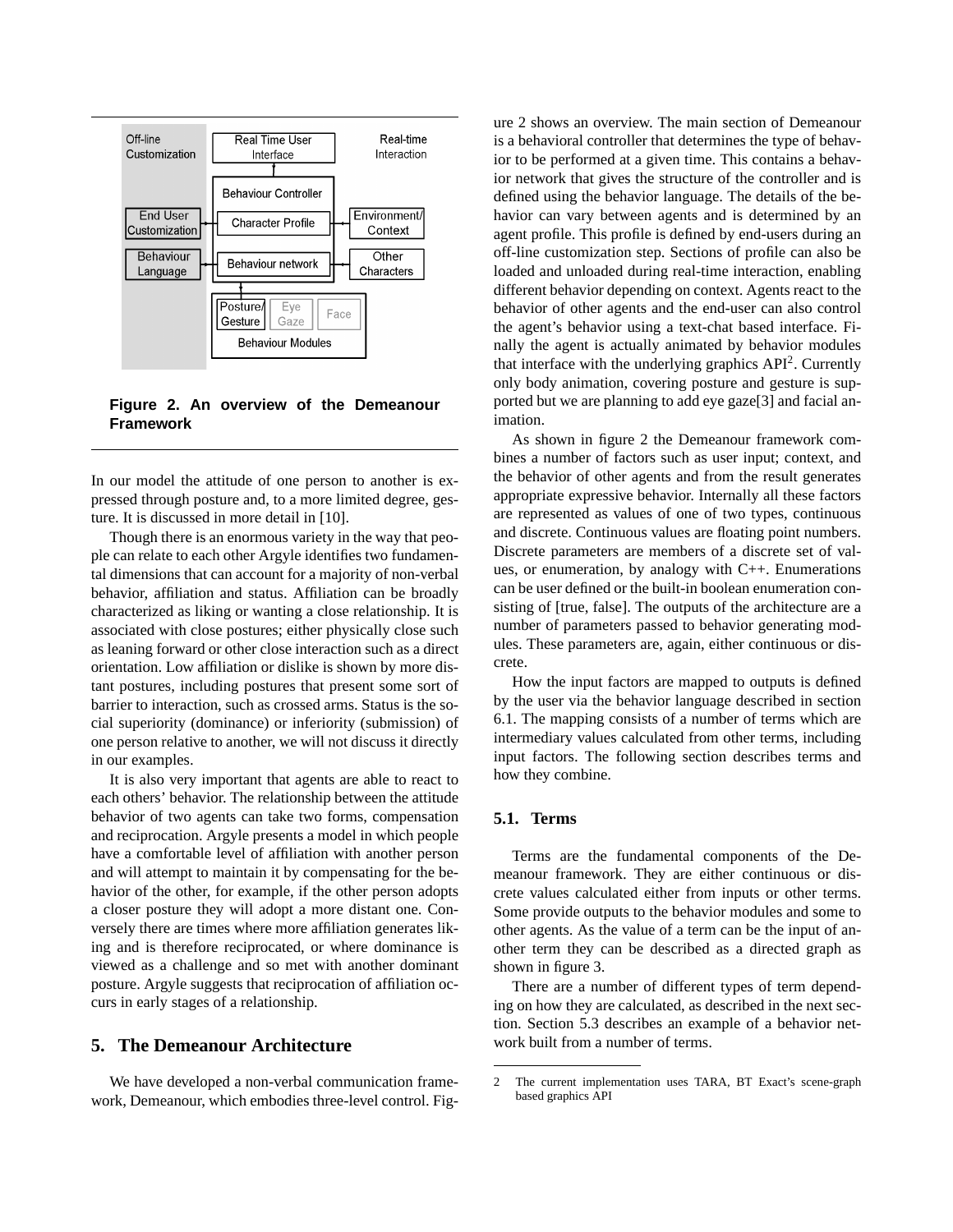### **5.1.1. Types of term**

*Parameters* are the simplest type of term. They have one single value and do not depend on other terms. The value of a parameter can be set in a number of ways. A default value is given when the parameter is defined in the behavior language. Parameters are the primary method of adapting the behavior of an agent either via profiles (section 6.2) or in real time (section 6.3). They are also used for input from other agents (section5.2). An example of a parameter is 'friendliness' which controls how generally affiliative the agent is towards other agents.

*Sum of product terms* are the basic way of combining other terms. As the name suggest the values of other terms are combined by addition and multiplication:

$$
t = t_1 t_2 t_3 + t_4 t_5 + t_6 t_7 t_{8S} + \cdots
$$

Sum of products are mostly restricted to continuous terms but boolean discrete terms can be combined using AND and OR rather than multiplication and addition.

An example of the use of sum of product terms is the calculation of affiliation. Affiliation depends of factors from the agent's profile, how friendly the agent is and how much it likes the other agent. It also depends on the behavior of the other agent, on how close or distant its body language is, among other factors. For convenience the calculation is split into two steps (and therefore two terms). The first is the calculation of the factors depending solely on the agent itself, called the desired affiliation. This is a sum of the various factors, each of which is multiplied by a weighting factor that can be altered in the agent profile. The affiliation itself is calculated by a weighted sum of the factors depending on the other agent's behavior added to the desired affiliation. This process is shown in figure 3.

*Switch terms* are analogous to switch statements in C++. The value of the term is chosen from the value of a number of other terms depending on the value of choice term (which is discrete):

$$
t = t1 if  $tc = a$   
=  $t2$   $tc = b$   
=  $t3$   $tc = c$
$$

Switch terms are used when some discrete (often contextual) factor radically changes the meaning or use of a type of behavior. For example, head nodding shows approval when listening but is rarely used otherwise. Therefore the head nod behavior is either set to be proportional to affiliation or to zero depending on a boolean flag which specifies whether the other agent is talking.

*Random group terms* provide a way of producing a variety of possible outputs from a single term. For example, a distant posture might be expressed in a number of ways, leaning backward, crossing arms or looking away from the other

person. A random group is a group of terms all of which take a single input term (distance in the example). The values of the members of the group vary randomly over time but are constrained always to sum to the value of the input, if all the members are continuous. Some members can also be boolean discrete terms. If so these have a probability of being true proportional to the input term. Each of these boolean terms has a numerical value attached that is subtracted from the sum of the continuous terms.

#### **5.2. Input from other agents**

An important part of autonomous behavior for avatars is the ability to react appropriately to the behavior of other agents. Behavioral controllers can therefore take into account the behavior of other agents. This is done in such a way that these reactions can be specified using the behavior language and customized using profiles, as with other aspects of the controller (see section 6).

This is implemented by allowing an agent access to terms in the behavior controller of other agents. Each network specifies a number of terms that are exported and therefore accessible to other agents. It also defines a number of parameters as being imported, i.e. corresponding to a term belonging to the other agent. When two agents start to interact the imports of one are matched, by name, to the exports of the other. For the rest of the interaction the values of the exported terms are used as the values of the imported parameters.

As shown in figure 3 the affiliation of an agent is calculated as the sum of a number of factors including the affiliative behavior of the other agent. Each of these factors is given a weighting factor whose sign determines whether the agent compensates or reciprocates a particular attitude. These weighting factors can be set in a profile and so can be made to depend on the agent itself or on context. In fact rather more complex behavior is possible, for example, an agent may reciprocate dominant behavior expressed as space filling postures but react with affiliation if it is expressed as relaxation.

# **5.3. Example network**

Figure 3 shows in diagrammatic form a fragment of the attitude network that deals with affiliation (status is calculated in a similar way). At the top of the diagram the actual value for affiliation is calculated as a weighted sum of a number of factors (for the sake of clarity not all the factors used are actually shown). This is done in two stages; firstly the factors depending on the agent itself are calculated. These factors are represented as parameters (here 'liking of other' and 'friendliness' are shown). Then factors depending on the other agent's behavior ('close' and 'dis-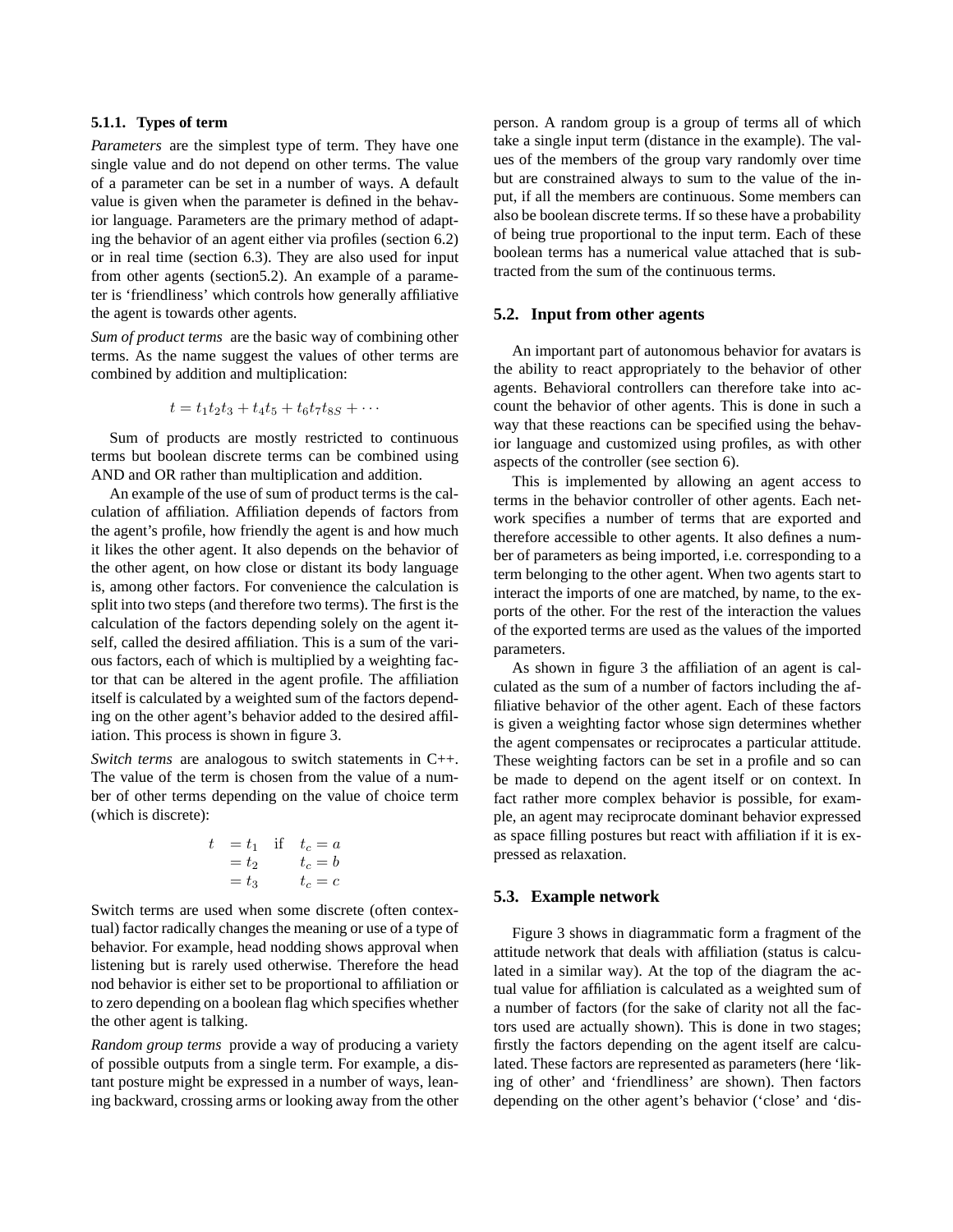

**Figure 3. A section of a behavioral controller.**

tant') are added in. These are import terms and are therefore taken directly from the controller of the other agent. As the behaviors associated with positive and negative affiliation are very different it is split into two terms, 'close' which is equal to the affiliation and 'distant' which is its negation. Both of these terms are constrained to be greater than 0. The 'close' term is then mapped into actual behavior (as is 'distant' but it is not shown in the diagram). In order to vary the behavior produced a random group is used. At semi-regular intervals a new combination of the various behaviors ('head cock', 'lean forward' and 'turn towards') is produced, this combination is always proportional to the value of 'close'. These behavior types are output terms and are passed as parameters to the underlying animation system. Another affiliative behavior is head-nodding, but this is only shown when the other person is talking. This behavior is controlled by a switch node ('listening'), based on a boolean import term which specifies if the other agent is talking. If 'other talking' is true then 'head nod' is proportional to 'close' otherwise it is zero. Each of the postures and gestures are given weights by the behavioral controller. If two that use the same body part are given non-zero weights they are either blended together if they are compatible (e.g. "head cock" and "head nod") or the one with the greater weight is chosen if they cannot be performed simultaneously (e.g. "arms crossed" and "hand in pocket").

## **6. The Different levels of Control**

As discussed in section 2 the Demeanour framework provides multiple levels at which an agent's behavior can be customized and controlled. The first, the creating behavior controllers is aimed at expert, professional users. As this paper is mostly concerned with end-user interaction these first two methods will only be described briefly and the main focus will be on the methods aimed at end-user: off-line customization with profiles and real-time control.

### **6.1. Behavior Language**

A simple declarative language is provided for defining the set of terms that make up the controller, an important customization task for virtual world designers. The declarative nature of the language mirrors the structure of the behavioral controllers, which consists of relationships and mappings between terms and is naturally statically defined. This simplified, declarative language makes defining the controller far simpler than it would be with a more general scripting language.

### **6.2. Profiles**

Demeanour provides a system of agent profiles for offline customization by end-users or world designers. A profile is a set of data that determines the unique behavior of an agent, how it differs from other agents. In Demeanour the behavior language determines the structure of the behavior network which controls the agent's actions. Customization is possible by altering the values of the parameter terms in the network e.g the weighting for how the closeness behavior of other agents affects an agent's affiliation. A profile can set this weighting to a positive value to achieve reciprocating behavior, negative for compensation, and a low or zero value for indifference to the other's status. Thus a profile consists of a number of values for parameters of the network (including weighting factors in sum of product terms), which are stored in an XML-based format separate from the behavior network definition.

**6.2.1. Profiles and context** Each agent has a main profile that determines their behavior in general. However, in real life people behave differently in different situations (e.g. a night club or business meeting), it is therefore important that the behavior of the agent can be adapted to different situation without explicit user control. The importance of this type of adaptation is brought out in work by Mac-Namee, Dobbyn, Cunningham and O'Sullivan[13]. Thus the profile also contains a number of sub-profiles that can be loaded and unloaded in different circumstances. The behavioral controller maintains a stack of these sub-profiles. The base of the stack is the main profile that is always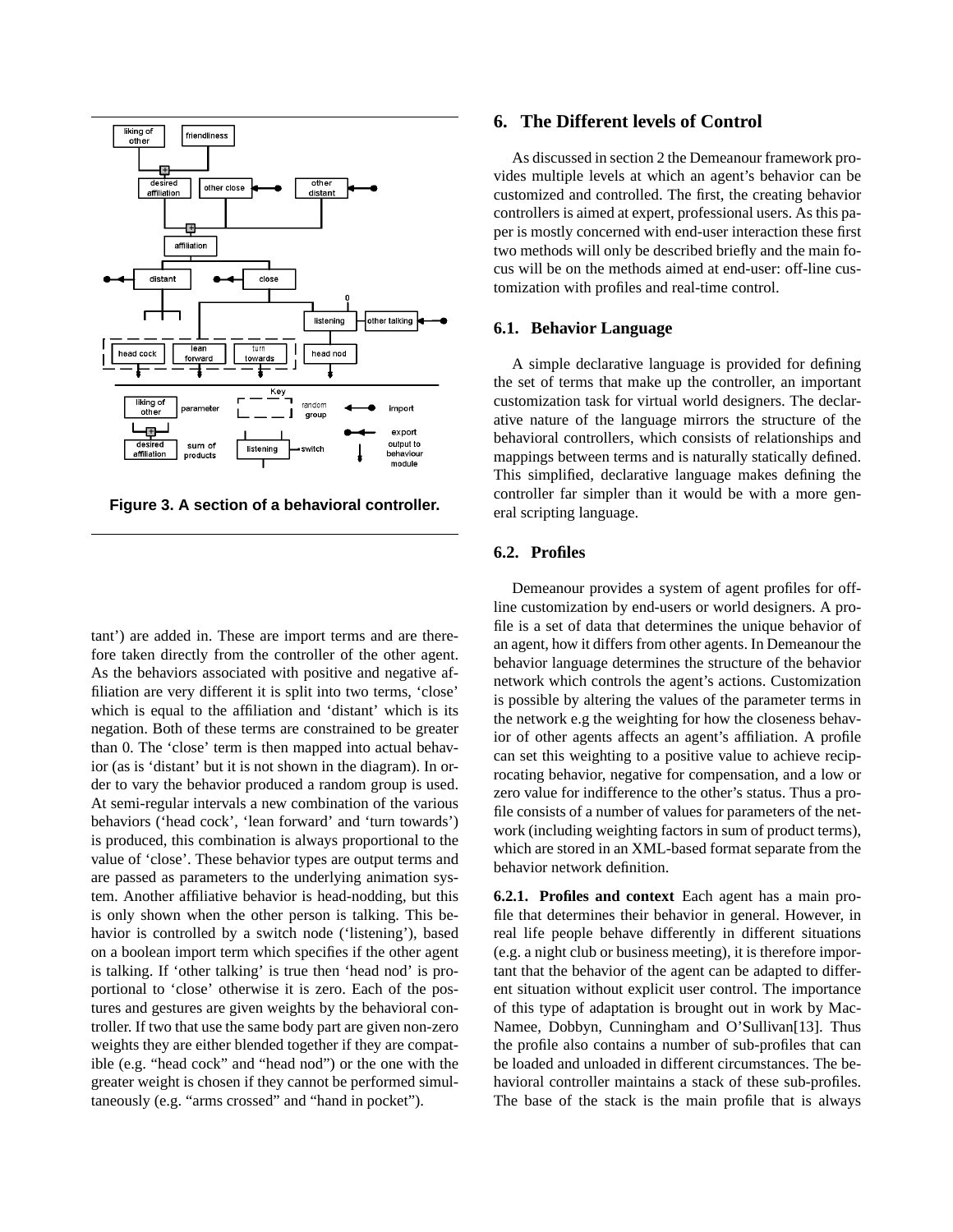loaded, as new sub-profiles are loaded they are pushed onto the stack overriding settings from sub-profiles lower on the stack. The sub-profiles themselves can be designed by enduser, as with the main profile, or by world designers, thus allowing them to adapt agents' behavior to situations that are not foreseen by end-users. Sub-profiles are divided into three types based on how and when they are loaded:

*Person* sub-profiles are loaded when starting interaction with a new person, and are specific to a particular individual. They thus represent the attitude to that person. The parameter 'Liking of other' in figure 3 is an example of a parameter that represents an attitude to a particular person and is suited to inclusion in a person sub-profile.

*Role* sub-profiles represent the behavior when the agent is performing a particular role, for example, an agent acting in a customer service role might have all low affiliation behavior disabled. These roles can be loaded by the end-user or automatically loaded in a given situation.

*Situation* sub-profiles are specific to a particular environment or context in the world, for example, flirting behavior might be disabled in an office environment but re-enabled in an office party context. These sub-profiles are loaded automatically when a situation is entered and apply to all agents in that situation.

**6.2.2. Profile design tools** Profiles are a means of customization for end-users and as such it is important that there are easy to use tools with which to design them. The most direct method is to assign values to parameters directly whether by hand editing files or via a user interface. However, parameters are often closely linked to the internal workings of the behavioral controller and not necessarily intuitive to end-users, so this method should generally be confined to world designers and advanced users.

We propose the use of "adjectives". These are names in plain language that describe a particular character trait or group of traits that is understandable to end-users. These adjectives are mapped onto actual settings of the internal parameters, each adjective affecting a number of parameters. For example, 'extrovert' might combine dominance with high affiliation while 'easily intimidated' might indicate compensation behavior to dominance (i.e. responding submissively to dominant behavior). Each adjective is a fixed set of parameter values and therefore is itself a self contained profile. They can be designed at the same time as the behavior network, through direct profile authoring tools as above. An end-user designs their profile as a combination of the adjectives. They are presented with series of sliders each labelled with an adjective name (as shown in the bottom half of the window in figure 4), the values of the sliders represent the proportions of the various adjectives. The values contained in the adjectives are multiplied by the slider values and summed to obtain the final profile. This provides



**Figure 4. The text chat interface for Demeanour. (The 3D avatars are currently shown in a different window).**

a customization tool that is easy to use, abstracts from the internal workings of the controller, and is itself easily customizable by world designers.

Profiles can also be made to evolve via real time control. After an interaction the user may have altered the parameter values of the agent's network using the methods described in the next section. They then have the option of saving these changes as a profile, either to the agent's main profile; to a person sub-profile for the person they interacting with, or as a new role. This allows the user to adapt behavior while using the system, thus refining the agent's profile without repeated customization steps.

### **6.3. Real time control**

The real time control interface to an agent should be well integrated with the main user interface of the world. We have chosen to demonstrate Demeanour using a text chat interface that is very common in 3D multi-user virtual worlds and more generally on the internet. Users have a form of conversation consisting of short messages that are sent to the other users on pressing the return key. We have implemented such an interface, as shown in figure 4.

As with profiles, the control occurs through changing the values of the parameters of the controller. The most direct way of doing this is to edit their values via a set of slid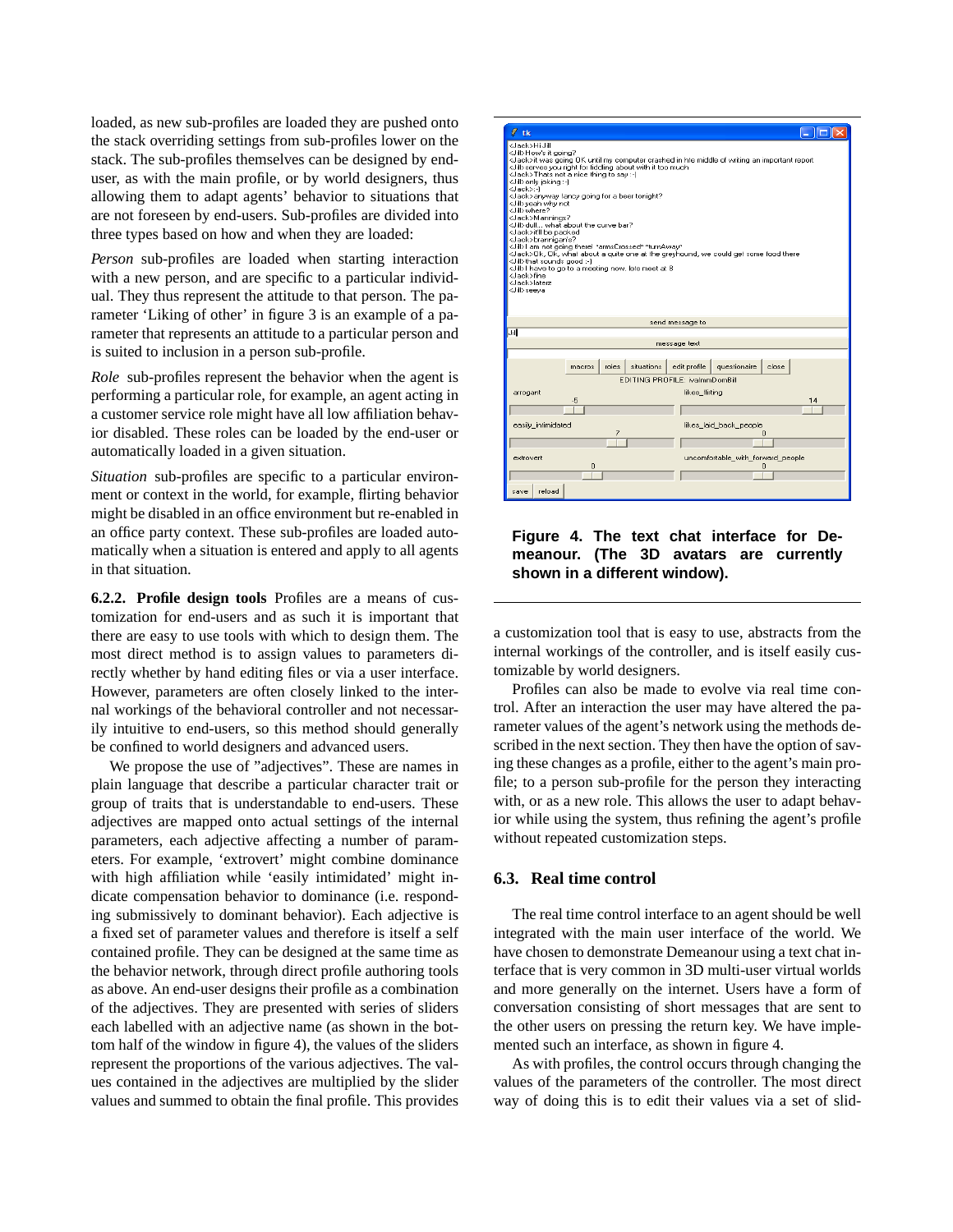ers. Certain parameters may be exposed to the user interface in the behavior language. Such parameters are displayed on a set of sliders that the user can use to edit the parameters. This is an important interface component as it gives the user direct control of the agent's internal state. The user may also use profiles to change behavior in real time, adopting a role (see section 6.2.1) can change a variety of aspects of behavior at once. However, these two interfaces are still rather intrusive and are not well integrated with text chat.

The main interface directly uses the conventions of text chat. Textual communication on the internet already has its own vocabulary to express emotion and attitude, namely emoticons or smilies :-). In our example a smiling emoticon :-) will increase the 'friendliness' parameter while a frownie :-( will reduce it. This provides a very natural interface that does not intrude on a conversation, and is already well understood by internet users.

The behavior language can define textual commands that are parsed in the text chat interface. These can be emoticons ;-) or arbitrary text strings \*bow\* (we use the convention that textual commands are enclosed in asterisks to distinguish them from normal text). The commands have a sequence of actions attached. These actions can consist of altering a parameter value but they can also be a direct request for a type of behavior. For example, a particular posture or gesture such as \*arms crossed\*. This allows a more direct control over the body language that allows the user to create more exact effects. The two can be combined, if a posture such as crossed arms is know to be associated with low affiliation the command to request it can also reduce an associated parameter such as 'friendliness'. This allows for a more implicit control of the state of the agent. The user is able to control the affective state both directly and by demonstrating associated behavior. This allows users to have a very exact affective control (both the attitude and its exact expression) and to be able to control an agent without having to understand exactly how the internal parameters work. These three types of control, parameter, action and combined control, promise to provide a flexible, user friendly and unobtrusive user interface for a semi-autonomous avatar.

# **7. Example Interaction**

This section will describe an example interaction between two agents, "Jack" and "Jill" that both use the behavioral controller described in section 5.3. When the two characters are initialized they each have their own individual profile loaded. For example, Jill's profile contain entries that give a high negative weight to other characters' closeness behavior when calculating affiliation (giving compensatory behavior) and a high positive value to relaxation, she also has a low positive value for the "friendliness" parameter, give a a moderately high equilibrium value of affilia-

tion. When the two character start an interaction they load sub-profiles for each other, Jill has no profile for Jack, but Jack has a low positive value for the "other liking" parameter for Jill. These parameter setting result in moderate affiliative behavior for both character such as that shown in figure 5 top left (Jill left, Jack right). The conversation starts with the user controlling Jack typing "Hi Jill :-)", the smilie results in an increase in the "friendliness" parameter and therefore greater affiliation. This makes Jill's compensatory behavior dominate resulting in more distant behavior. The fact that Jack's user has sent a message results in gesturing behavior accompanying the attitude behaviour (top center) which eventually wears off (top right). If a later interaction occurs in a different environment a different situation profile can be loaded, for example if the situation is one in which Jack is more confident (e.g. his home) a high value for the confidence parameter will be loaded resulting in more relaxed, which Jill will react to with more affiliation (bottom left). Figure 5 also shows examples of status behaviour, with Jack either reciprocating or compensating for Jill's dominant behavior (bottom center and right).

### **8. Conclusion and Further work**

In this presented the Demeanour framework for generating expressive behavior, and describe how it blends autonomous behavior with user control. The core framework is largely complete and our initial results are promising. We aim to extend the framework by adding new modalities of expression, we are working on an eye gaze module and are planning one for facial expression. Evaluating this type of system requires applying them to real situations. We would like to test Demeanour with a number of different applications. Most importantly we are currently planning user trials in order to provide a formal evaluation.

### **References**

- [1] M. Argyle, *Bodily communication*, Routledge, 1975.
- [2] N. Badler, C. Philips, and B. Webber (eds.), *Simulating humans: Computer graphics, animation and control*, Oxford University Press, 1993.
- [3] D. Ballin, M. Gillies, and B. Crabtree, A framework for interpersonal attitude and non-verbal communication in improvisational visual media production, *1st European Conference on Visual Media Production (CVMP)* (London, Uk), March 2004.
- [4] P. Bécheiraz and D. Thalmann, A model of nonverbal communication and interpersonal relationship between virtual actors, *Proceedings of the Computer Animation '96*, IEEE Computer Society Press, June 1996, pp. 58–67.
- [5] B. Blumberg and T. Galyean, Multi-level direction of autonomous creatures for real-time virtual environments, *ACM SIGGRAPH*, 1995, pp. 47–54.